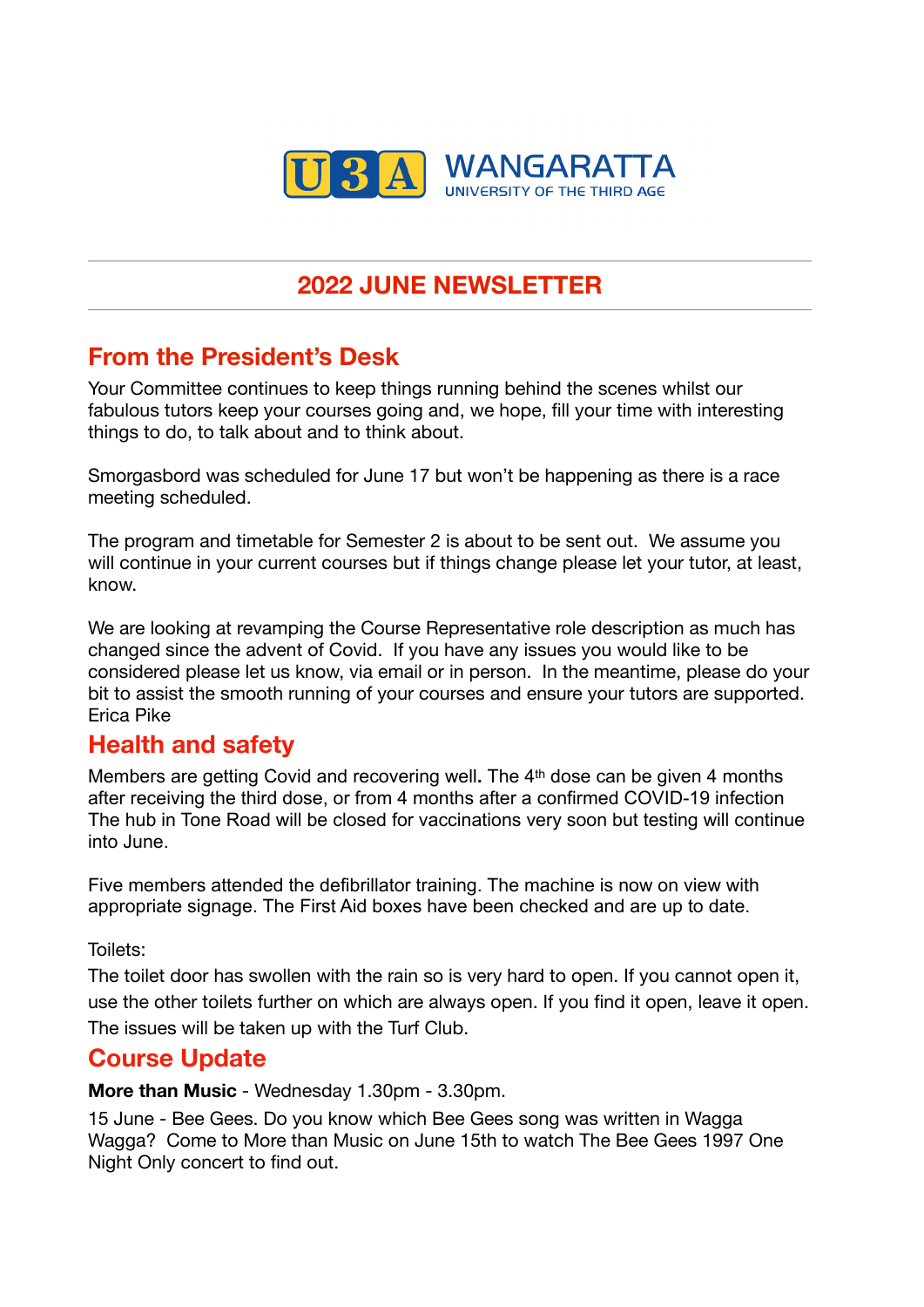**The Garden Plot** - Friday 10.30am -12.30. Group leaders Lorraine ( mobile 0448 387180) and Rosalie (mobile 0427 219627) 10 June - Winton Wetlands Garden Plot tour and coffee. Venue - Winton Wetlands, Lake Mokoan. **Note10am start.** Meet at Winton Wetlands. 24 June - Lunch TBA (somewhere nice)

**Smorgasbord** Held monthly, Fridays 10.30am - 12.30.

Friday 17 June - **Cancelled, due to a race meeting being held that day.** 

Friday 29 July - **Local historical buildings.** Helen Al Helwani will bring photos and stories of historic Wangaratta buildings.

Email [u3awangaratta@gmail.com](mailto:u3awangaratta@gmail.com) and indicate which sessions you would like to attend.

### **LIterature**

Fortnightly, Thursdays, 1.30pm**.** 

9 June - Life and works of William Wordsworth.

23 June - Australian cinema and national landscape. The many ways that landscape is portrayed in films, from benign to threatening.



**Scene from The Rover, a dystopian Australian Western, 2014.** 

## **Further notes for members**

#### **U3A Network visitor:**

.

Martina Ryan, Member Services Manager, will visit Wangaratta on Tuesday 7 June. She will be at our room about 3.30 pm just as Hot Topics is finishing and would like to meet as many members as possible. The Committee have invited her to an informal dinner in the evening.

Succession Planning: Your Committee will be looking for a Secretary next year because the current one is retiring. As Committee members have willingly shouldered all the extra roles which she was doing, only the true secretarial tasks are required: minutes, correspondence, and the membership list. Please talk to the incumbent if you are interested in the role.